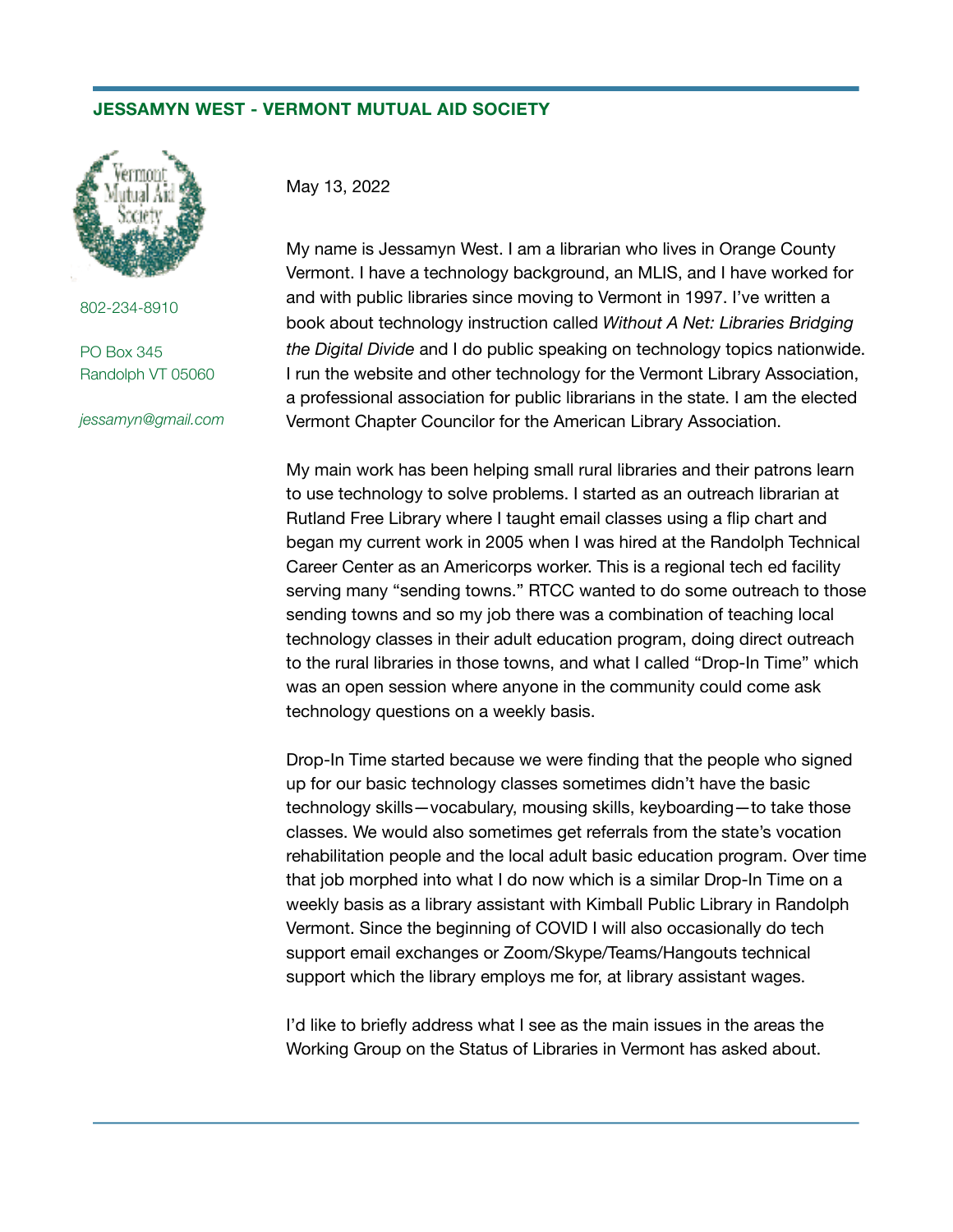## **Library services for specific segments of the Vermont population**

The bulk of my work is with older members of Vermont's population, ranging from my age up to mid-90s. Many of these people are also on a fixed income and can not afford to get assistance from technology professionals. If they were not getting help from the library, they would often not be getting help at all. Examples of the sorts of things they need help with, based on my last week's work:

- getting music back on a phone after a beloved app stopped working
- getting a CD-ROM to play in a computer when it wouldn't auto-play
- Figuring out why Outlook wouldn't open (these people called tech support and after two hours decided they would contact me instead)
- Figuring out how to log into a blog platform and transfer a blog from another platform
- Figuring out how to make two-factor authentication work when you don't have a smart phone

A few things that are important to this population group

- **accessibility factors** many people in this population have one or more issues that require accommodations. This can range from basic accessibility issues—setting a larger font, or getting a better pointing device for a shaky hand—to more complicated ones involving cognitive and memory challenges or mental health issues that can make being in a stressful environment exceptionally difficult. The public library is wellpositioned to help address these issues since we are nominally accessible generally, but staff don't always have the training, particularly the technical training, to know how to make accommodations in the digital realm.
- **outreach issues** sometimes it's a challenge letting people know the library is a place for this sort of service. Not all libraries in the state offer this kind of service and people may not know or think of the library when they think of "getting help with the computer." Many patrons do not know that the ABLE library can help with people needing accessible formats. We spent a lot of time finding the right way to reach people and often it's either word of mouth or putting something in the local newspaper that gets to people.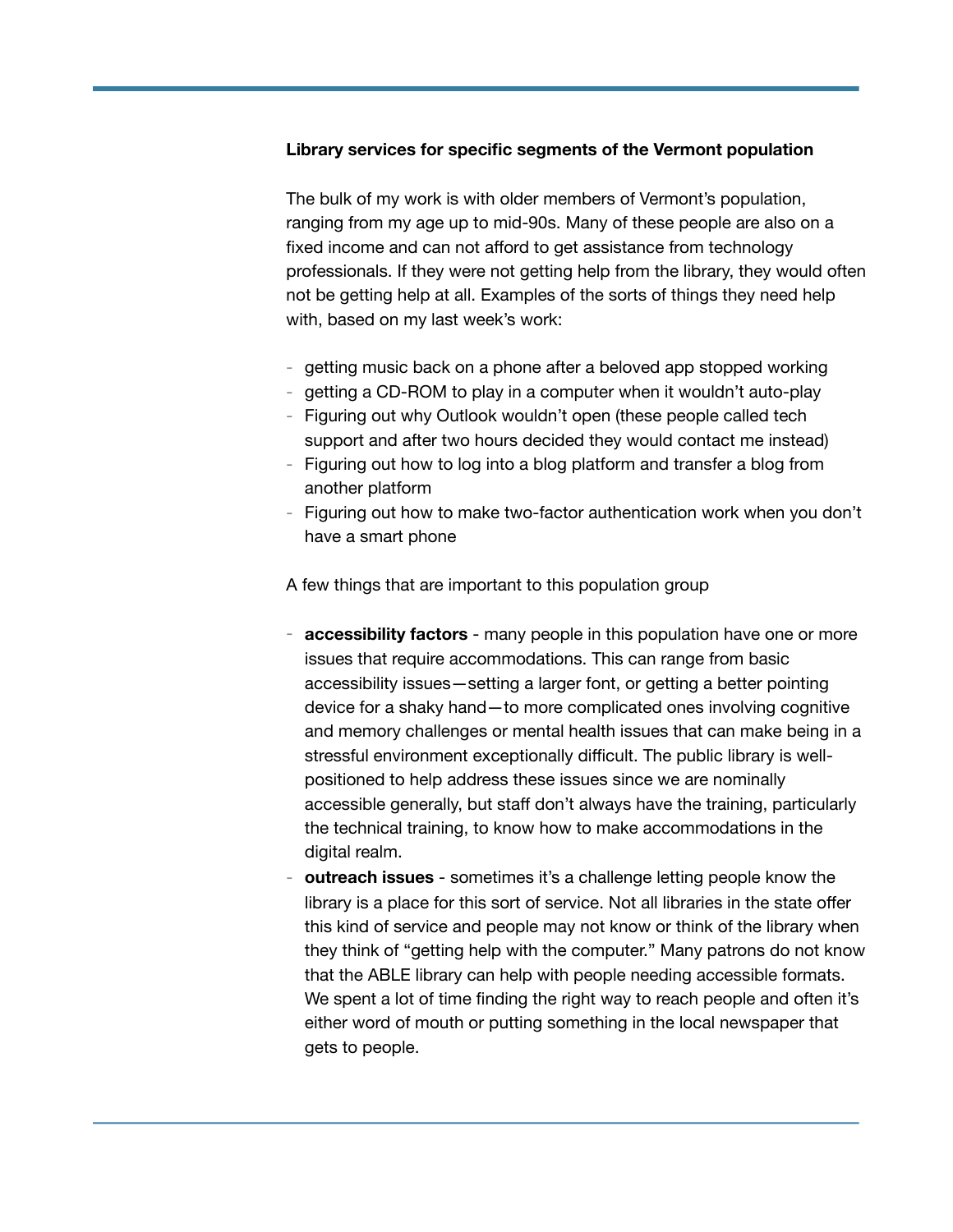- **defining "solving the problem"** - many people in this service population have what I would consider "chronic" technology needs. They are aware that they have ongoing issues but do not have the ability to stay on top of them for various reasons none of which are lack of effort. They have a hard time finding good information sources to assist them with their technology needs and often rue the lack of print manuals to guide them through solutions to their issues. It is difficult for them to shift to the solutions that work for other population groups—googling, checking online support forums, watching YouTube videos—and they can often fall prey to scams because they have low confidence in their own abilities to assess and distinguish good information from bad information.

As one example, a student Googled "Netflix phone number" to get help with her Netflix account and a scam site showed up higher in the Google results than Netflix's actual phone number. She called the number on the screen and someone tried to take over her computer. The library can be a trusted source of information to help people learn to differentiate good information from bad information however, again, staff need to have their own technological competencies and this can be erratic at a statewide level, even though there are many technologically competent librarians in Vermont.

**The role that libraries play in emergency preparedness, cultural diversity and inclusion, public health and safety, community identity and resiliency, economic development, and access to public programs and services** 

This is a tricky topic because many libraries responded differently to the most recent emergency, the COVID-19 pandemic. My own library made a decision to be closed to the public (providing curbside services and some virtual programming) for much of the past winter (November - April) which had a devastating effect on people who were less able to interact with the library using technological methods. While the library is often seen as a destination for getting access to resources (i.e. you want to learn about fishing we'll help you find resources about fishing, we will not, personally, teach you to fish) with technology sometimes we did have to get to the "teach a person to fish" level because, similar to Drop-In Times in the past, if someone couldn't use Zoom, they couldn't attend a library program. So my role shifted to someone who would help people practice using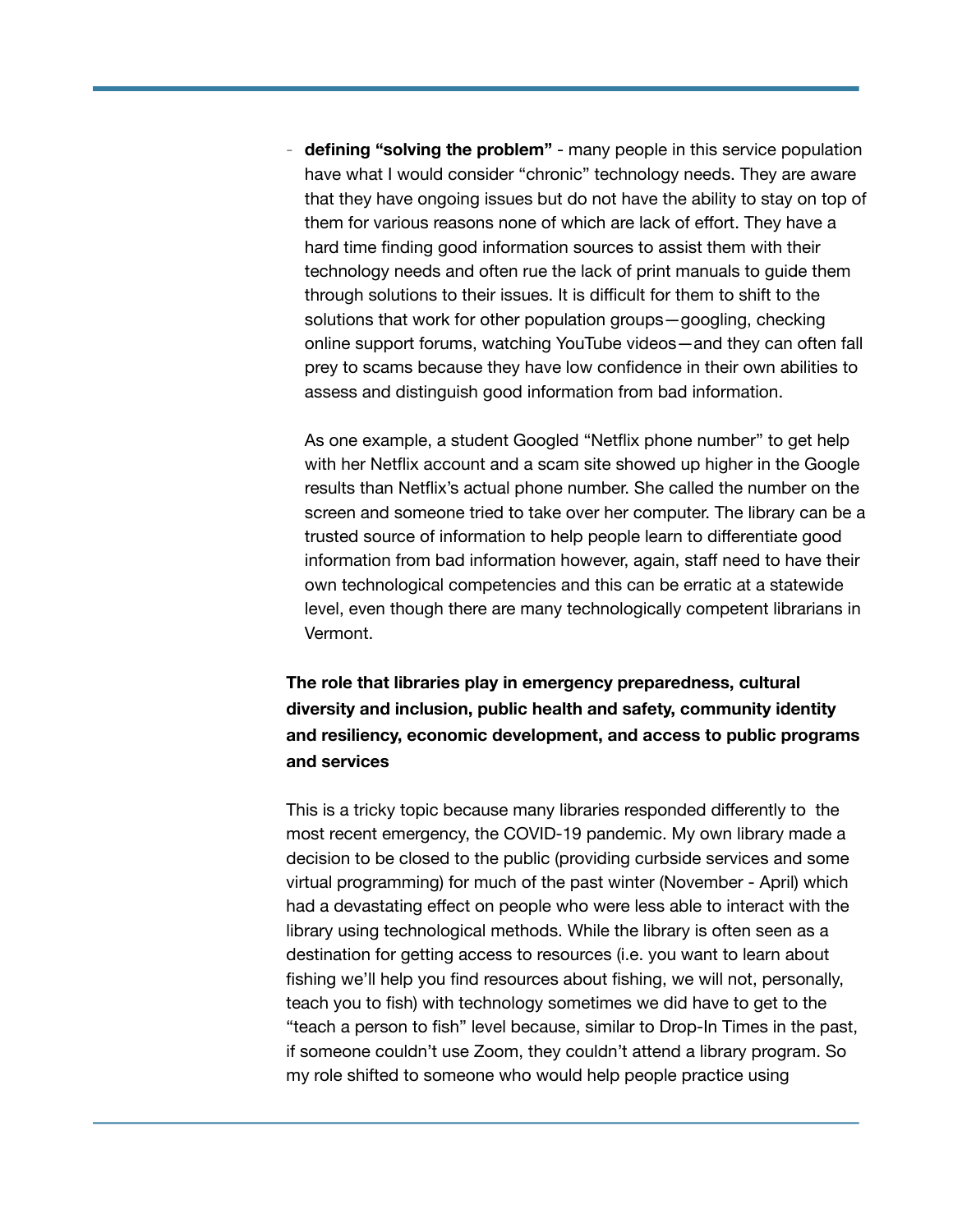technology so that they would be ready to use it for the thing they wanted to use it for.

So, for example, a woman in my community wanted to attend her granddaughter's Zoom violin recital but was concerned that she wouldn't be able to use the tools properly. We practiced Zooming (me from my home, her from her home) and practiced turning the camera and the microphone on and off, entering and leaving a Zoom room, using the chat feature. I also did this with people who needed to send an email with an attachment, or open an attachment that was sent to them. They could practice by emailing with me. Many people do not have people to practice with, or not someone they feel comfortable being vulnerable with. The library can be, again, a trusted source of skill building so that people can access the tools they need to live their lives.

In short: people who had some level of technological competency or support networks for technology set up before the pandemic fared better than people who did not. While access to a computer and internet are and continue to be important, many people in Vermont, digitally divided people in particular, primarily interact with the online world via their phones. This can be social media interactions, or even things like preparing a resume, writing a document or applying for a job. Historically it hasn't been a library's role to help a library patron with a phone issue. However, since phones are becoming more ubiquitous and also the method through which people are going online to access resources and information, libraries have had to shift to being able to help with these devices. This can even include things like figuring out a patron's phone plan to determine why they can't do a thing they are trying to do online. It's complex and sometimes timeconsuming but an absolutely essential role for libraries in rural communities where people lack other options.

Even though this is not on the topic of technology I'll mention specifically that every library in the state that I have been to has a book/media collection that is more diverse than its population. In a state with a lot of class diversity but very little racial diversity, I think this is a crucial part of the role libraries fill for their communities.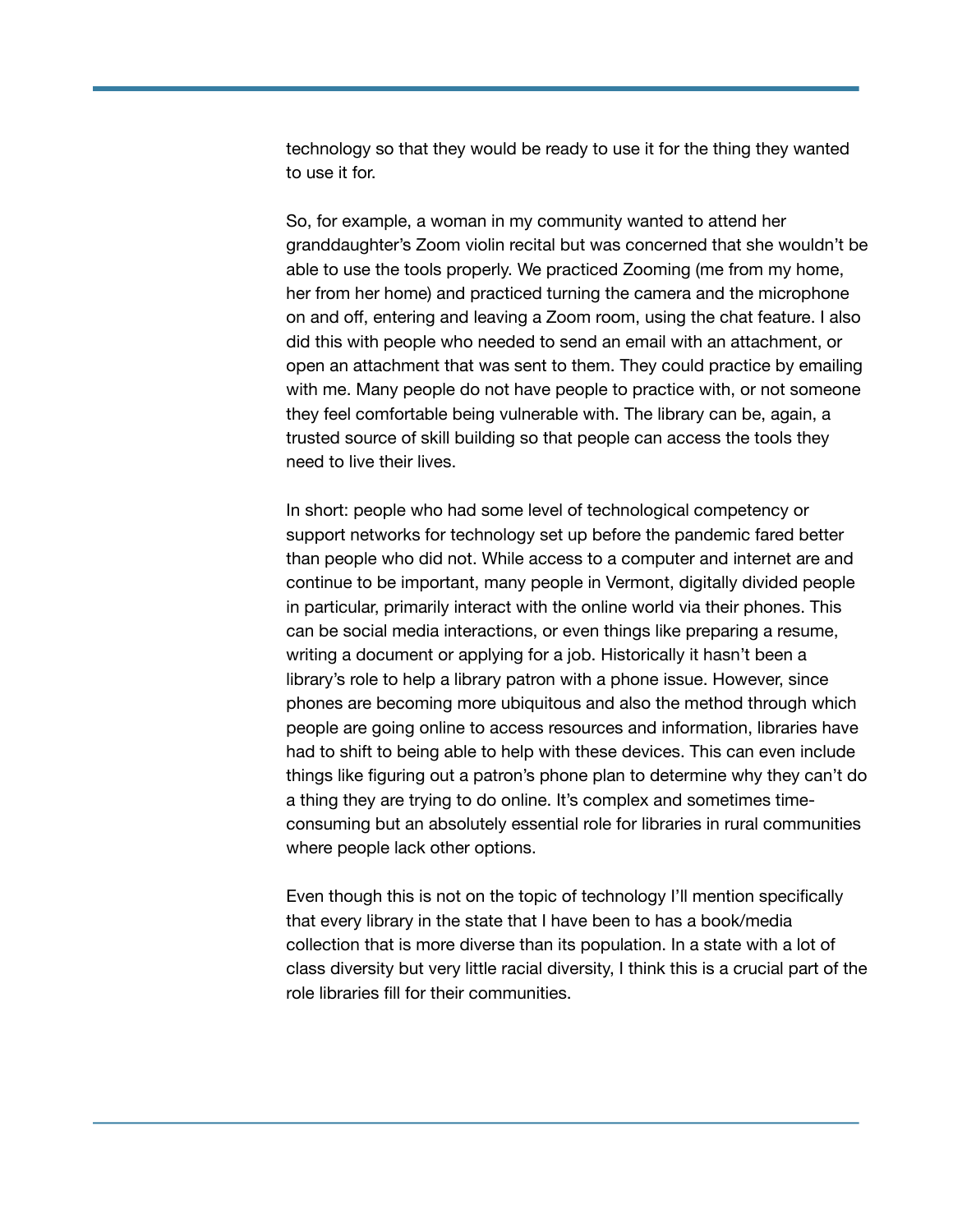## **The impact of the COVID-19 pandemic on library operations and services**

We were exceptionally lucky in this state that our State Department of Libraries took a leadership role early on in the COVID-19 pandemic. Libraries were often adrift and trying to serve their communities as well as possible. VTLib helped by distributing PPE and administering grants for other durable equipment (air filters, plastic dividers, teleconferencing equipment, additional wifi nodes) but also being a calm and caring institution which collected and shared statistics and stories of how other libraries were, and are, managing the crisis.

Libraries which had to close early on in the pandemic learned new skills, offering not just curbside book lending, but things like curbside printing, which is essential in communities with no local printing options. They expanded their wifi services to extend outside of the building and created outdoor spaces where people could access the internet. They found ways to do contactless or socially distant programming.

But not all libraries engaged with these options equally. I did some online programming for one library in a small community which was doing its first online programming in February of 2021, considerably late in the game. Many of our public libraries interact and exchange information and ideas using mailing lists offered by VTLib or the Vermont Library Association and libraries that were not using these tools would get further isolated.

As someone who is not only comfortable but enthusiastic about using technology, trying to figure out ways to make using technology a genuine option for not just these libraries but also their communities has been one of the challenges that the Vermont Library Association has been trying to address in the past few years.

In conclusion, my concerns about technology relative to the status of Vermont libraries is primarily in making sure that Vermont's library patrons have equitable access to not just the internet and technology-enabled devices but also to trusted and trained staff who see the library's role of providing access to information extending into the digital realm.

Thank you.